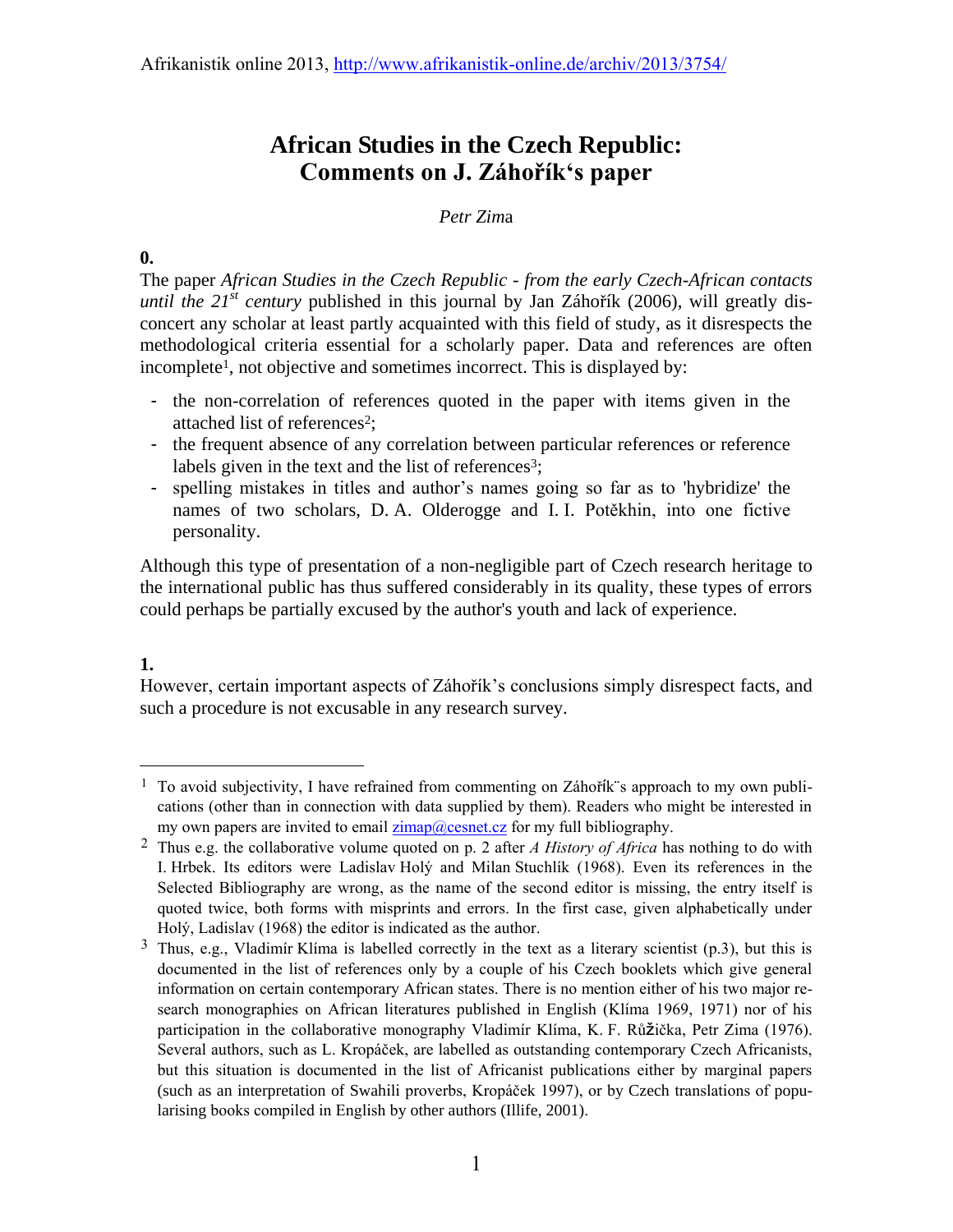Referring to the pre-1989 period of African Studies and their roots in the Czech Republic, the author purports to find the academic beginnings of Czech African Studies in the work of three Czech classical Semitists active in the early  $2O<sup>th</sup>$  century at the Philosophical Faculty of Charles University. The division of the history of Czech African Studies within the pre- and post-1989 periods proposed by Záhořík is, however, only partly acceptable, as several features transcend this dividing line: thus the very foundations of African Studies laid by Skalička and Růžička, though dated in the oppressive years of 194Os and 195Os, have their roots in the free spirit of the 193Os. Furthermore, the author refers to various historical attempts at African Studies in this area since the 16th century, the Czech Kingdom, existing for 300 years under Habsburg rule, and the Czechoslovak Republic, born in 1918, should be referred to as the predecessors of the Czech Republic. Without underestimating the importance of Semitic studies as one of the most ancient philological schools in Europe, and the role of Afro-Asiatic macro-family populations in modern African Studies since Greenberg's time, one should not forget that these very classical Semitic and Arabic studies all over the world paid only marginal attention to Africa south of the Sahara, so they can scarcely be credited with inaugurating African Studies. But this could be a matter for discussion.

## **1.1.**

Turning further, the author writes that

"When we talk about African Studies in the Czech Republic, we have to distinguish two periods: The pre- and the post-1989 period, as each has brought different approaches ... After WW II there was a slow rise in African studies within the former Czechoslovakia. During the 1950s, African studies were constituted as a complex discipline consisting of history, anthropology, sociology, linguistics and politics of the people living in sub-Saharan Africa. The theoretical background of the African Studies was influenced at the beginning by the Soviet school of African studies, represented by Professor **Daull Potechin Olderogge** by the Western theoretical framework called the British school of Social Anthropology, and further by the Vienna School of Historical Ethnology. The Prague Linguistic Circle also played a decisive role."

Záhořík's paper is thus mixing facts and their relative chronology. The PLC had to cease its legal existence in the 1950s, its influence surviving – often heavily attacked by the ruling ideologists – in theoretical research postulates. Thus, the PLC ideas and methods had a decisive role in creating Czech African studies prior to the 1950s, but not thereafter.

## **1.2.**

Having spent most of my life in Prague, studying and working here in the given field, I propose a different picture.

## **1.2.1.**

The "beginnings" of Czech African studies as a research field oriented towards the sub-Saharan parts of Africa are certainly to be associated with the activities of the Prague team of academic nature operating since the 193Os, international in its free spirit and open membership, known as the Prague Linguistic Circle. One of its younger members,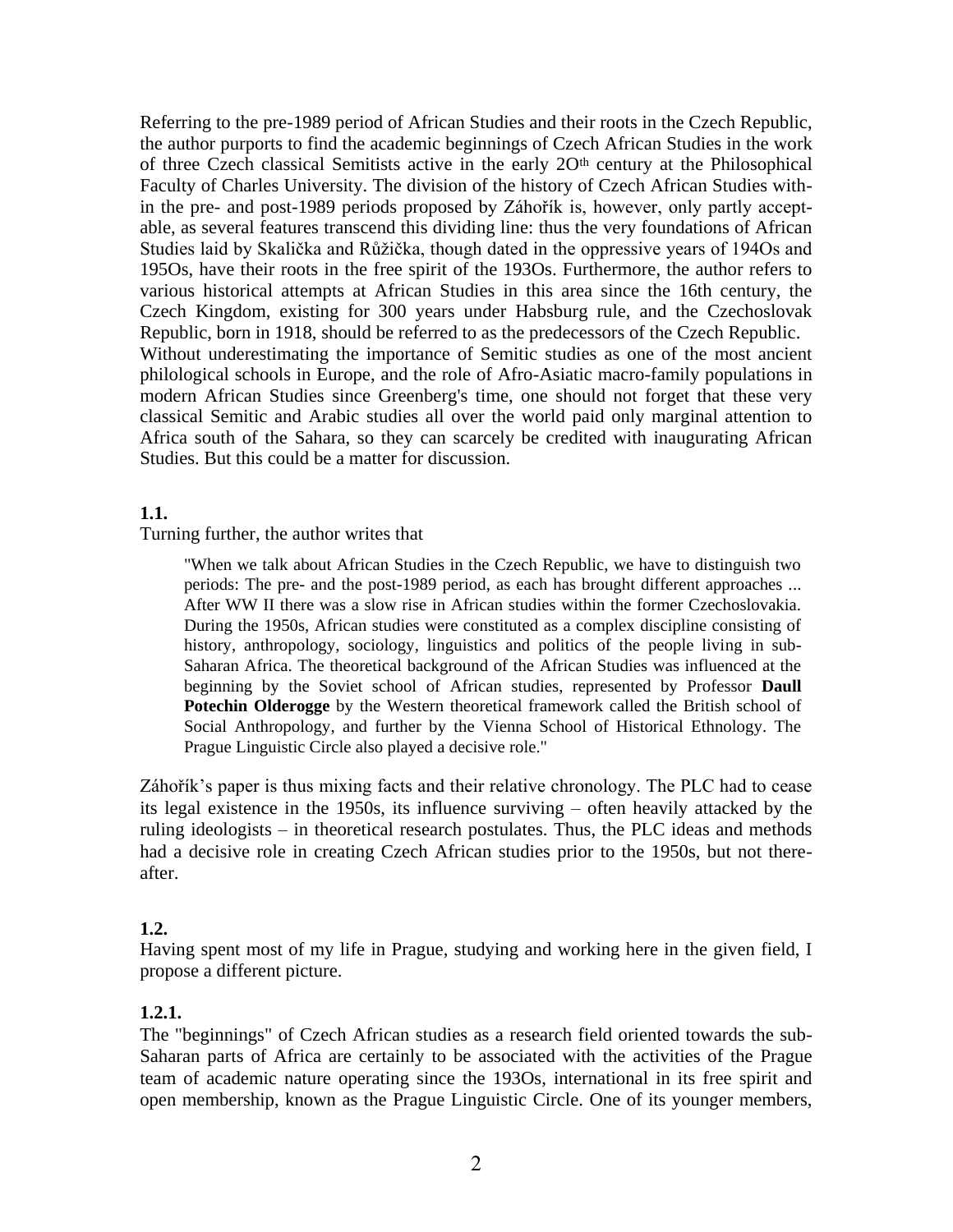Vladimír Skalička (1946) prepared the first research papers on Bantu and on certain languages of West Africa, published later in the research review *Archív orientální* Skalička devoted most of his own further research to general linguistics but, under his guidance, several of the real founders of Czech African research studies were directed towards the African field. This was notably the case of [Růžička,](http://dlib.lib.cas.cz/6389/) who turned from his romantic dreams about Africa towards Bantu linguistics<sup>4</sup>, and his research on class systems, in particular on locatives, is generally accepted as an important part of the international Bantu linguistic tradition. Therefore, if anybody is to be considered the founder of modern scholarly Czech African studies, it should be Růžička under Skalička's<sup>5</sup> linguistic tutorship.

## **1.2.2.**

 $\overline{a}$ 

The institutional establishing of Czech African Studies came about (probably inspired by Skalička), with the re-organizing of the Oriental Institute in Prague<sup>6</sup> by Jaroslav Průšek in the 1950s. A Department of the Near East and Africa was created in this Institute. For over a decade, the great Czech democratic scholar and specialist of Iranian studies, Prof. Otokar Klíma, headed the new department. Růžička became its first research fellow in African studies. From 1960 on, he was joined by a handful of us, young PhD students (Svetozár Pantůček, Vladimír Klíma, Milan Kalous, Otakar Hulec, Zbyněk Malý and others), cooperating with various colleagues in the Ethnographic Institute (L. Holý, Olga Skalníková, etc)., in the [Náprstek Museum,](http://de.wikipedia.org/wiki/N%C3%A1prstek-Museum) etc. During the 1960s, we enjoyed a relatively liberal atmosphere at the Oriental Institute which slowly grew throughout pre-1968 and early 1968 Czechoslovakia, and we established firm links with such traditional centres of African studies as SOAS in London (my teacher in Hausa, F. W. Parsons was allowed a month's research stay in Prague under an agreement between SOAS and the Oriental Institute), the [CNRS,](http://www.cnrs.fr/) [ELOV](http://www.inalco.fr/IMG/pdf/historique_long.pdf) and UNESCO in Paris, the growing Institut für Ägyptologie und Afrikanistik (today: [Institut für Afrikawissenschaften\)](http://afrika.univie.ac.at/home/) in Vienna, etc.<sup>7</sup>

<sup>4</sup> For Růžička's life and work see Zima (1973).

 $5$  As Růžička's papers were published in the late 1950s, they evidently preceded Dějiny Afriky (The History of Africa), which was compiled by Ivan Hrbek and a team of co-authors in Czech, and published in Prague in 1966 by Svoboda, the official publishing house of the Communist Party. I do share (though for different reasons) Záhořík's opinion that the book was "unfortunately published only in Czech", and I agree that this book was "regrettably written under the influence of the regime." (both quotations from paragr. 2.1.)

<sup>&</sup>lt;sup>6</sup> Inspired and supported by the first President of Czechoslovakia, T.G. Masaryk, the Oriental Institute was founded in Prague in 1922 and began its activities in 1929. See details in A. Palát (1967). *The Oriental Institute* , in *Asian and African Studies in Czechoslovakia*, Moscow 1967, p.87 ff.

<sup>7</sup> Direct personal contacts with West Germany remaining difficult for us even through most of the pre-1968 period, our contacts with the West German scholars were mostly started during our meetings in Africa, the congresses of the West African Linguistic Society (whose founding member I became at that time) serving as excellent pretexts for this paradoxical meeting of European scholars from neighbouring countries of the old continent. I am proud to have received the first reviews of my monograph (Zima, 1972) from such scholars as Prof. Johannes Lukas (Hamburg) and Prof. Herrmann Jungraithmayr (then Marburg), the latter continuing to support me and my professional activities through the "normalization" period. As for Eastern Germany, apart from the officially tolerated ties, these contacts also bore even unexpected fruits: I should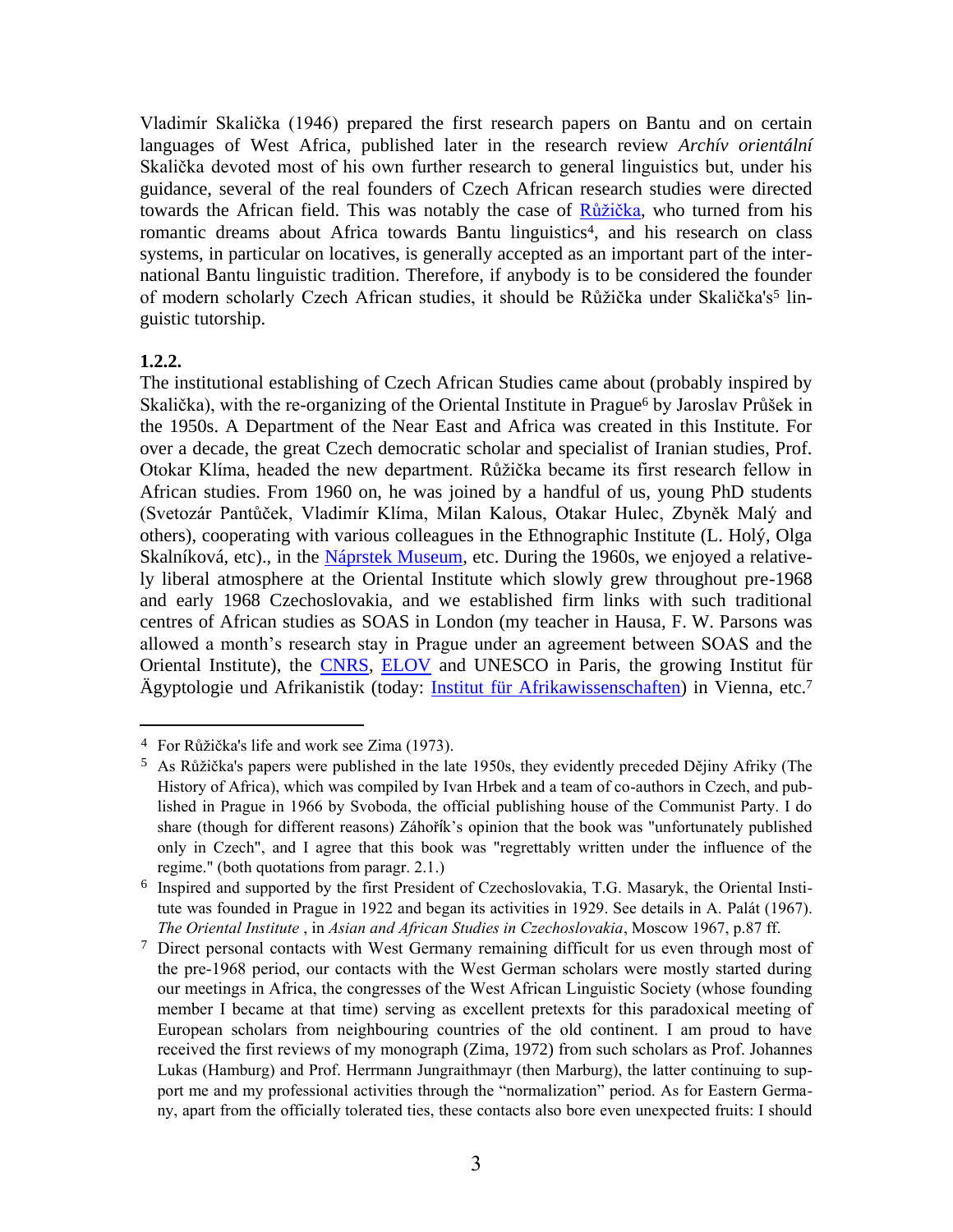Having temporarily the opportunity to stay in Africa, most of us took indirect advantage of this to establish friendly professional links with colleagues in Western Europe. An embryo of real scholarly African studies was thus formed in the Oriental Institute in Prague, later yielding respectable research and gaining international recognition.

As for the role of Russian African studies referred to by Záhořík: communicating and cooperating with them at a research level was unproblematic, especially with the Leningrad (now again Petrograd) school, which was at the time headed by the wise and serious Prof. D. A. Olderogge<sup>8</sup>, who visited Prague in the early 1960s, and shared with us reliable indirect influence from classical German African studies.

## **1.2.3.**

In the early 1960s, this 'embryo' of African studies at the Oriental Institute in Prague was approached by [Karel Petráček](http://www.phil.muni.cz/sborniky/rada_jazykovedna/dataweb07/2kronika/petracek.htm)<sup>9</sup> with an invitation to join him and other scholars in founding and running a M.A. program to teach African Studies at the Philological Faculty of Charles University. The first dozen (or so) of our students of this program provided us with a second generation of Czechoslovak specialists in various Africanist disciplines dealing with the languages, literatures, history and sociocultural anthropology of sub-Saharan Africa (Josef Kandert, Petr Skalník, Magdalena Slavíková-Haunerová, Viera Pawliková-Vilhanová and many others). This second generation of Africanist scholars joined most of us, the first generation, in facing our destinies in the difficult "normalisation" post-1968 time. After all, for almost two decades, we all were "alone facing our own consciousness."<sup>10</sup>

## **2.**

-

The 1989 return of parliamentary democracy and freedom was obviously no arrival of paradise for African studies in such a landlocked, medium-size country without any past colonial links with Africa, as is the Czech Republic. Top-ranking, well paid academic posts are few, if any, especially in the field of African studies, and funds for research are certainly not easy to get. Yet if Záhořík purports in his Conclusions (<22>) that they hardly exist as a research field in this country, writing that

"it's not a simple matter to talk about African studies in the Czech Republic, as we do not have such large amounts of personalities, journals and possibilities to take part in inter-

record here the brave action of my friend [Prof. Dr. Siegmund Brauner,](http://uni-leipzig.de/unigeschichte/professorenkatalog/leipzig/Brauner_2050.pdf) who, having heard about my forced departure from all academic posts in Prague in the late 1970s, offered me a post at the Karl-Marx-University in Leipzig. Although neither accepted nor actualized, this mere invitation greatly helped the lives of myself and my family at that time.

<sup>8</sup> Záhořík's hybridization of the names of two Russian scholars,. Olderogge and Potěkhin is not a simple misprint, but almost an offence especially towards the former, who was a real Africanist scholar with deep ties to the classical German Africanist school, a pupil of Diedrich [Westermann.](http://www.bautz.de/bbkl/w/westermann_d_h.shtml) See, e.g., Olderogge's obituaries published by Siegmund Brauner (1987) and by A. Zhukov & Phil Jaggar (1988).

<sup>10</sup> I am paraphrasing the words of Prof. Průšek at one of the final meetings of the Czechoslovak Oriental Society at Liblice, shortly before his dismissal.

<sup>&</sup>lt;sup>9</sup> In 1987, I was invited to write an obituary (Zima 1988) of this great Czech Arabist who always maintained his deep interest in Sub-Saharan Africa.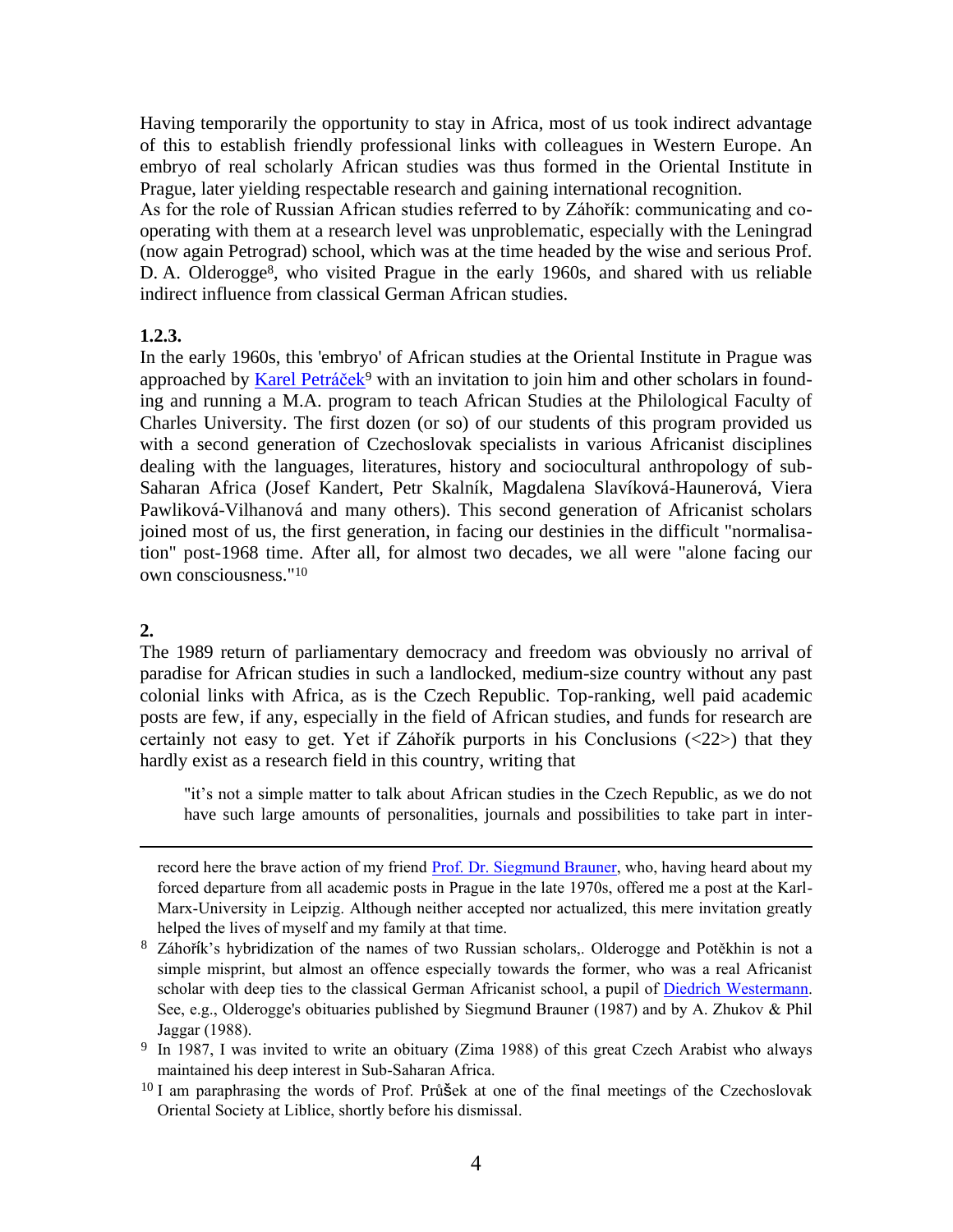national projects and as African studies in our country is rather stagnating. The only solution, in my opinion, is to integrate the young generation of scholars into some international researches concerning any field of study, be it history, languages, social anthropology or other..."

he is overlooking the significant amount of work which has been carried out in this field over the last twenty years. Moreover, he is displaying that he is not acquainted with the content of the publications given in his own list of references. Otherwise he should have mentioned at least four or five internationally coordinated Czech projects focused entirely or partly on Africa operated during the last twenty years in the Czech Republic, granted either by Charles University, or by the Grant Agency of the Czech Republic (called today The Czech Science Foundation). Most of these projects have been conducted by Czech Scholars in cooperation with various scholars from Germany, France, Austria and other European countries, two such projects having been integrated within the Common European Research Project coordinated by the C.N.R.S.<sup>11</sup> Similarly, the *Certificate Program in languages and cultures of Black Africa*, which was set up by the present author in cooperation with Josef Kandert at the Faculty of Humanities, Charles University, has nurtured a third generation of young students who have participated in these Prague based research projects, and of whom many are now disseminated to various fields of African studies in Europe and elsewhere. There is no excuse for Záhořík (or anybody wrongly advising this young scholar) to pass over all this activity in silence, explicitly purporting that none of this existed, even though the evidence of its existence is published in the references cited in his own paper.

If there has been any stagnation of African studies in the Czech Republic, then it is most likely to have occurred at the Philosophical Faculty of the Charles University, because, methodologically, scientifically and pedagogically speaking, the same deformed line that was followed during the pre-1989 period, continues to be followed virtually unchanged there. But this is worth another paper.

#### **Abbreviations**

| CNRS | Centre National de la Recherche Scientifique (France) |
|------|-------------------------------------------------------|
| ELOV | Ecole des Langues Orientales Vivantes (France)        |
| SOAS | School of Oriental and African Studies (London)       |

#### **Sources:**

-

Anonymus 2007

'Petráček.' Kronika. Sborník prací - Filozofické fakulty brněnské univerzity. Studia Minora Facultatis Philosophicae Universitatis Brunensis, [http://www.phil.muni.cz/sborniky/rada\\_jazykovedna/dataweb07/2kronika/petracek.htm](http://www.phil.muni.cz/sborniky/rada_jazykovedna/dataweb07/2kronika/petracek.htm) (14.08.2013)

<sup>&</sup>lt;sup>11</sup> Information about these activities, projects, results and the cooperating persons is abundantly available in the prefaces, footnotes and technical remarks of the following publications quoted in Záhořík's own bibliographical list: Zima, Jeník and Tax (2003), Zima-Nicolai (2002), Zima (2000) etc. However, not a single one was connected with the Philological-/Philosophical Faculty of the Charles University or the Oriental Institute, since the mid-1970s till today.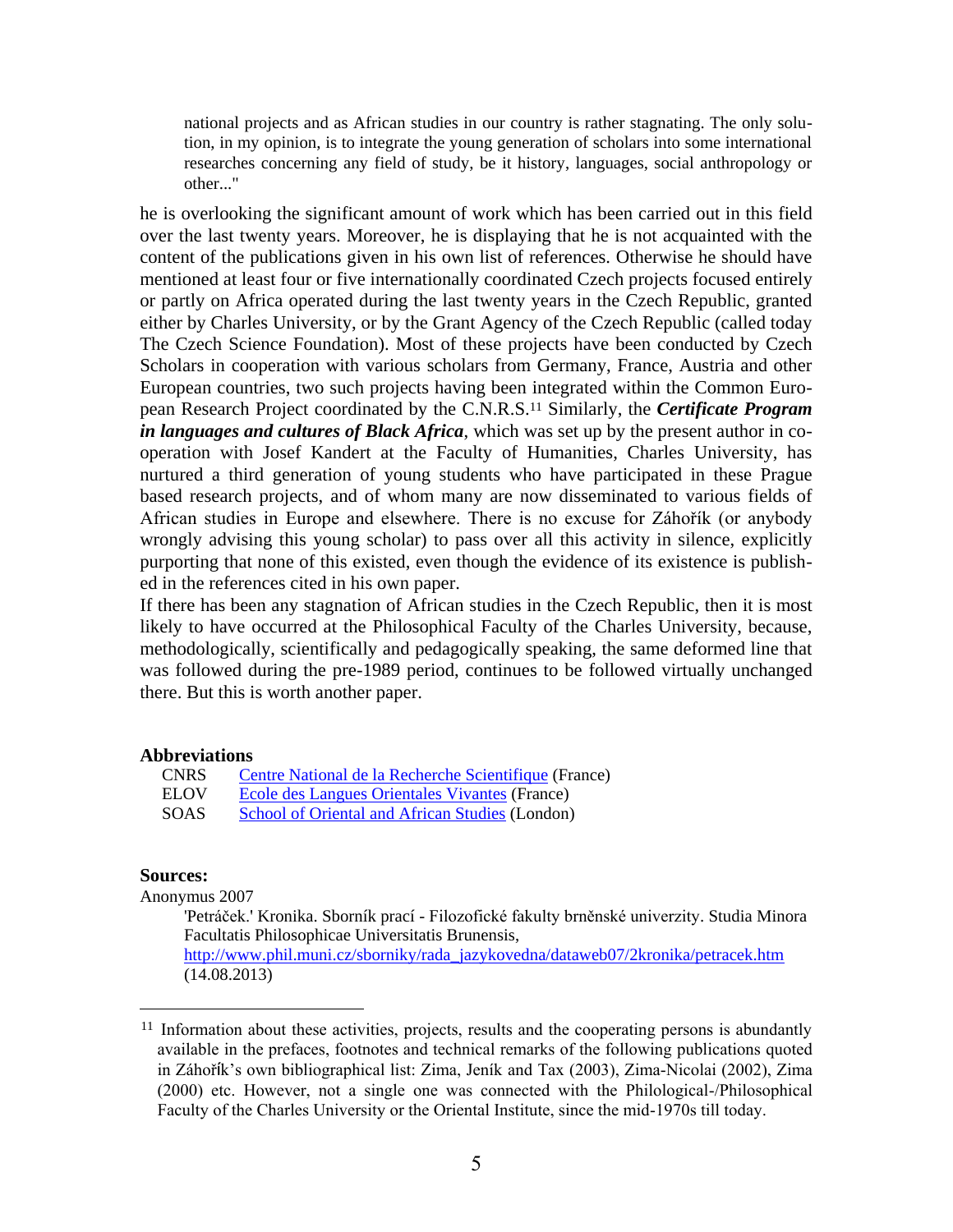#### Anonymus n.d.

'Siegmund Ernst Martin Brauner.' Professorenkatalog der Universität Leipzig / Catalogus Professorum Lipsiensium, ed. by Lehrstuhl für Neuere und Neueste Geschichte, Historisches Seminar, Universität Leipzig, [http://www.uni](http://www.uni-leipzig.de/unigeschichte/professorenkatalog/leipzig/Brauner_2050)[leipzig.de/unigeschichte/professorenkatalog/leipzig/Brauner\\_2050](http://www.uni-leipzig.de/unigeschichte/professorenkatalog/leipzig/Brauner_2050) (15.08.2013)

#### Brauner, Siegmund 1987

'D.A. Olderogge.' *Zeitschrift für Phonetik, Sprachwissenschaft und Kommunikationsforschung* 40: 590-591

### Čermák, František 2010

**'Vl**adimír Skalička.**'** *Journal for Modern Philology* 92,1-2: 106-112, <http://dlib.lib.cas.cz/6389/> 14.08.2013)

#### Holý,Ladislav and Milan Stuchlík (eds) 1968

*Social Stratification in Tribal Africa*. Prague, Academia

#### Illife, John 2001

*Afrika a Afričané* (Africans. The History of a Continent -translated by Luboš Kropáček). Prague, Vyšehrad

#### Klíma, Vladimír 1969

*Modern Nigerian Novels. Dissertationes Orientales*, vol. 18. Prague: Oriental Institute

### Klíma, Vladimír 1971

*South African Prose Writing in* English. Dissertationes Orientales, vol. 32. Prague: Oriental Institute

### Klíma, Vladimír, K. F. Růžička and Petr Zima 1976

*Black Africa: Literature and Language*. Prague: Academia and D. Reidel

#### Kropáček, Luboš 1997

'Some Remarks on Swahili Proverbs.' *Archiv Orientální* 65,4: 323-330

#### Palat, Augustin 1967

'The Oriental Institute.' In: *Asian and African Studies in Czechoslovakia,* ed. by Miroslav Oplt. Moscow: Nauka Publishing House

#### Pasch, Helma 2005

'Diedrich Westermann.' *Biographisch Bibliographisches Kirchenlexikon*, vol. XXIV: 1531- 1547. Verlag Traugott Bautz, Verlag Traugott Bautz, [http://kups.ub.uni-koeln.de/5196/](http://www.bautz.de/bbkl/w/westermann_d_h.shtml)  (06.09.2013)[, http://www.bbkl.de/w/westermann\\_d\\_h.shtml](http://www.bbkl.de/w/westermann_d_h.shtml) (07.09.2013)

#### Skalička, Vladimír 1946 [1979]

'Über die Typologie der Bantusprachen', *Archív orientální* 15: 93-127, republished 1979 in: *Typologische Studien*. Mit einem Beitrag von Petr Sgall, ed. by Peter Hartmann. Schriften zur Linguistik, Band 11, pp. 198-237. Braunschweig: Vieweg

#### Záhořík, Jan 2006

'African Studies in the Czech Republic-from the early Czech-African contacts until the  $21<sup>st</sup>$ century' *Afrikanistik online 3*, <http://www.afrikanistik-online.de/archiv/2006/596/> (13.08.2013)

#### Zima, Petr 1972

*Problems of Categories and Word Classes in Hausa*. The Paradigm of Case. Dissertationes Orientales, vol. 33. Prague: Academia